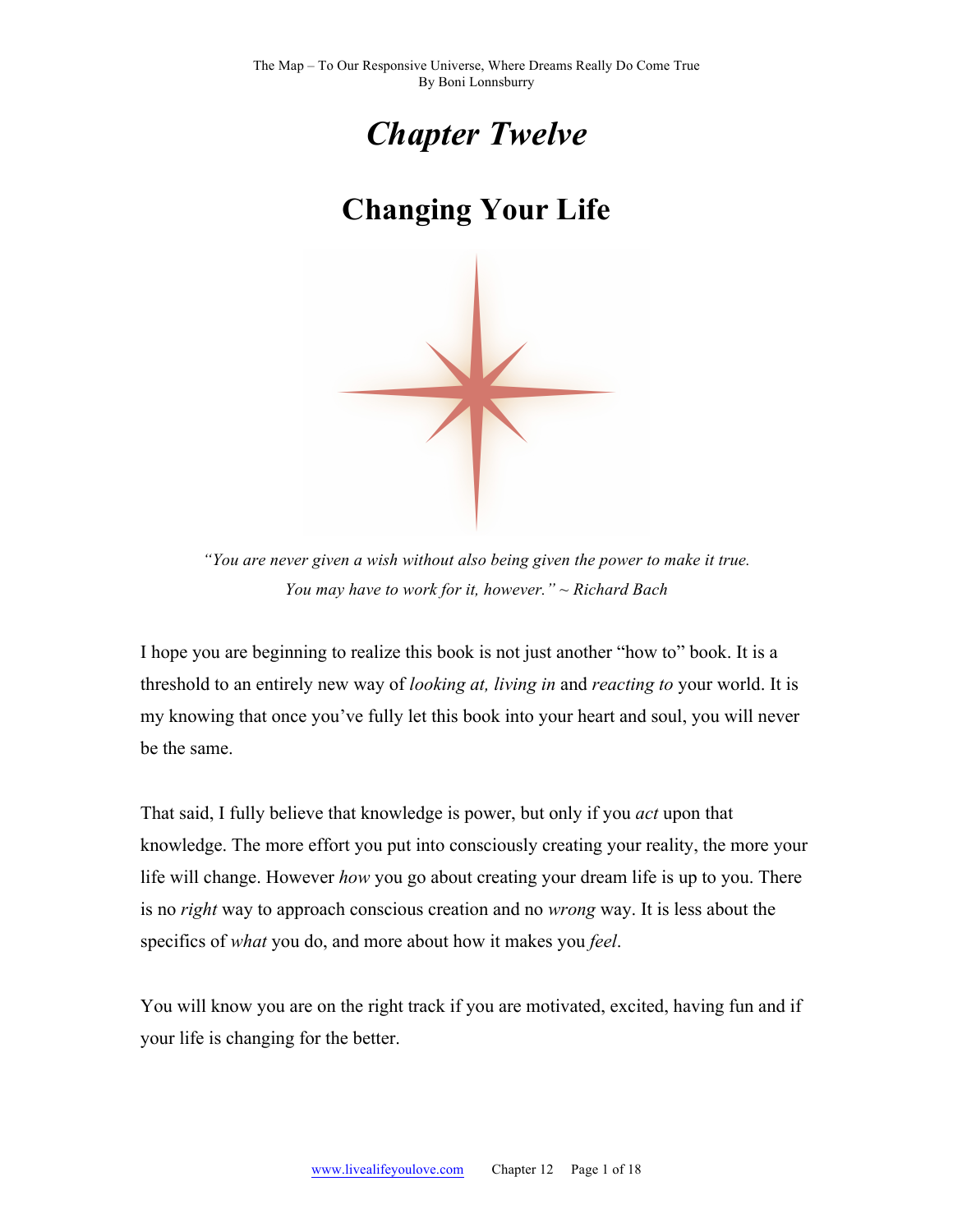You will find that sometimes it feels right to move quickly, other times it will feel right to slow the pace down. Slowing down gives you time to integrate the changes you've made in yourself and your world, so allow yourself those pauses. Just don't slip from "pause" to "stop."

And for those of you who would like even more guidance, I include some suggestions for:

- 1. Creating new dreams
- 2. Staying in the magic day to day
- 3. Troubleshooting your reality
- 4. Suggestions for support

#### **Creating a New Dream**

New dreams require more time and energy than sustaining an ongoing dream. My suggestion is to spend thirty minutes at a time on your new dreams. I have prepared seven sample "creation sessions" to use for guidance. These sessions are for guidance purposes only. Feel free to mix and match techniques in the way that feels right to you.

You could do one of these sample sessions each day for seven days. Or, if you want to do two or three sessions in a day, that is fine (but give yourself a break between them). If you want to do a session a week, that is fine too.

You have a cadence of growth that is perfect for you at any given moment in time. Trust it. Above all else, though, have fun. It really is about the journey.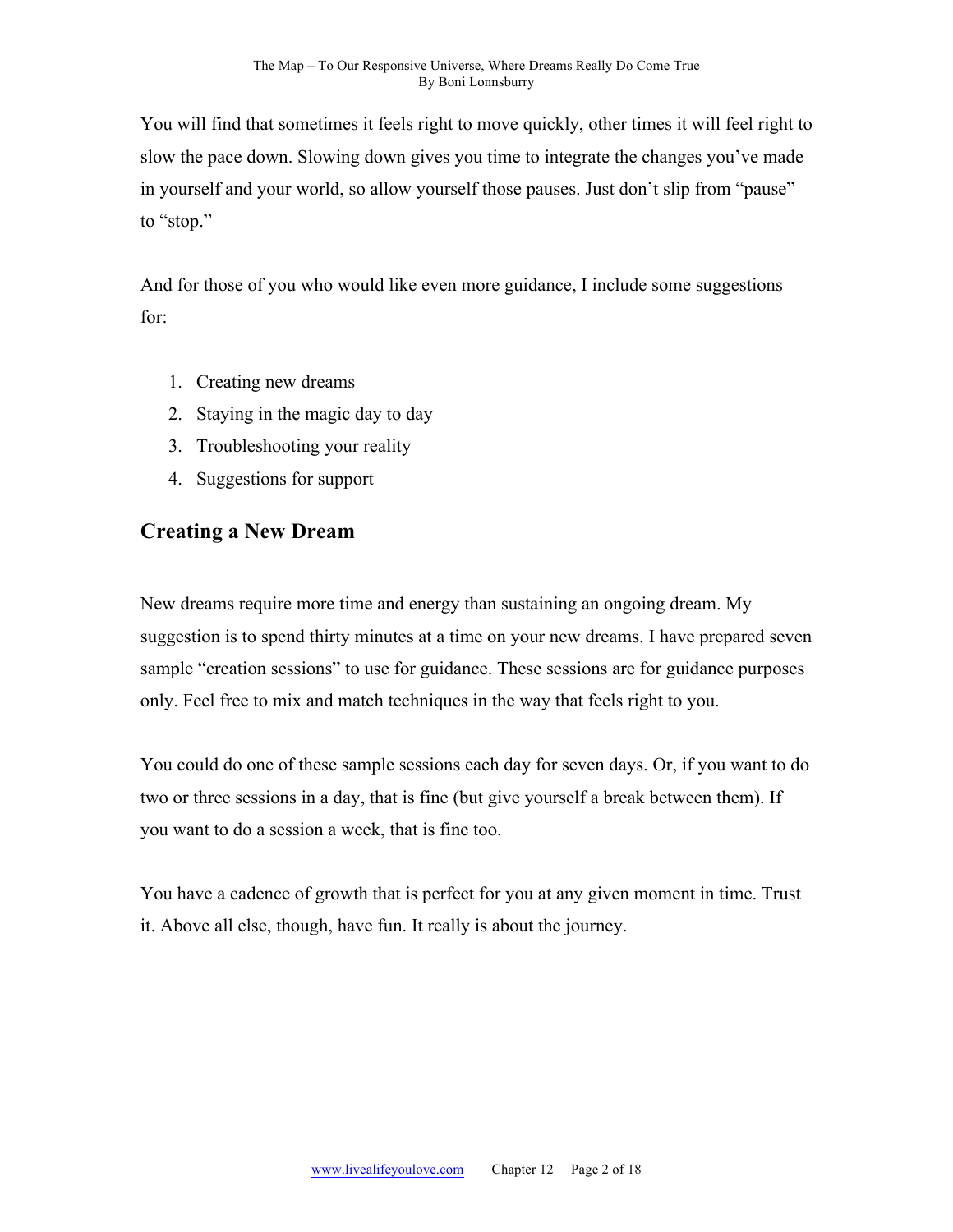#### **Before you begin:**

- $\Box$  Read this book at least once in its entirety.
- $\Box$  Write your intentions *(chapter four)* and date them. Every time you update your intentions save a new copy with the current date.

# **Suggested creation sessions:**

**Session One:** Prepare your space. Turn off your phone and computer. Become quiet and begin:

- $\Box$  Call in your higher self with the **Invitation to Assist** *(appendix c)*.
- □ Do the **Blending with Your Higher Self** technique *(chapter three)*. Make a note in your journal about this experience.
- $\Box$  Choose an area of your life that will be your primary dream for the next week. *(This does not mean you shouldn't do techniques for other areas. You will just give this area more attention than others.)*
- $\Box$  Re-read your intentions for the primary dream. Assess whether you would like to add to them or change them in any way. Make sure they fully state what you would like to create.
- □ Do the **Igniting Your Intentions** technique *(chapter seven)*. Make a note in your journal when you have done this.
- □ Do the **Closing with Gratitude** technique *(appendix c)*.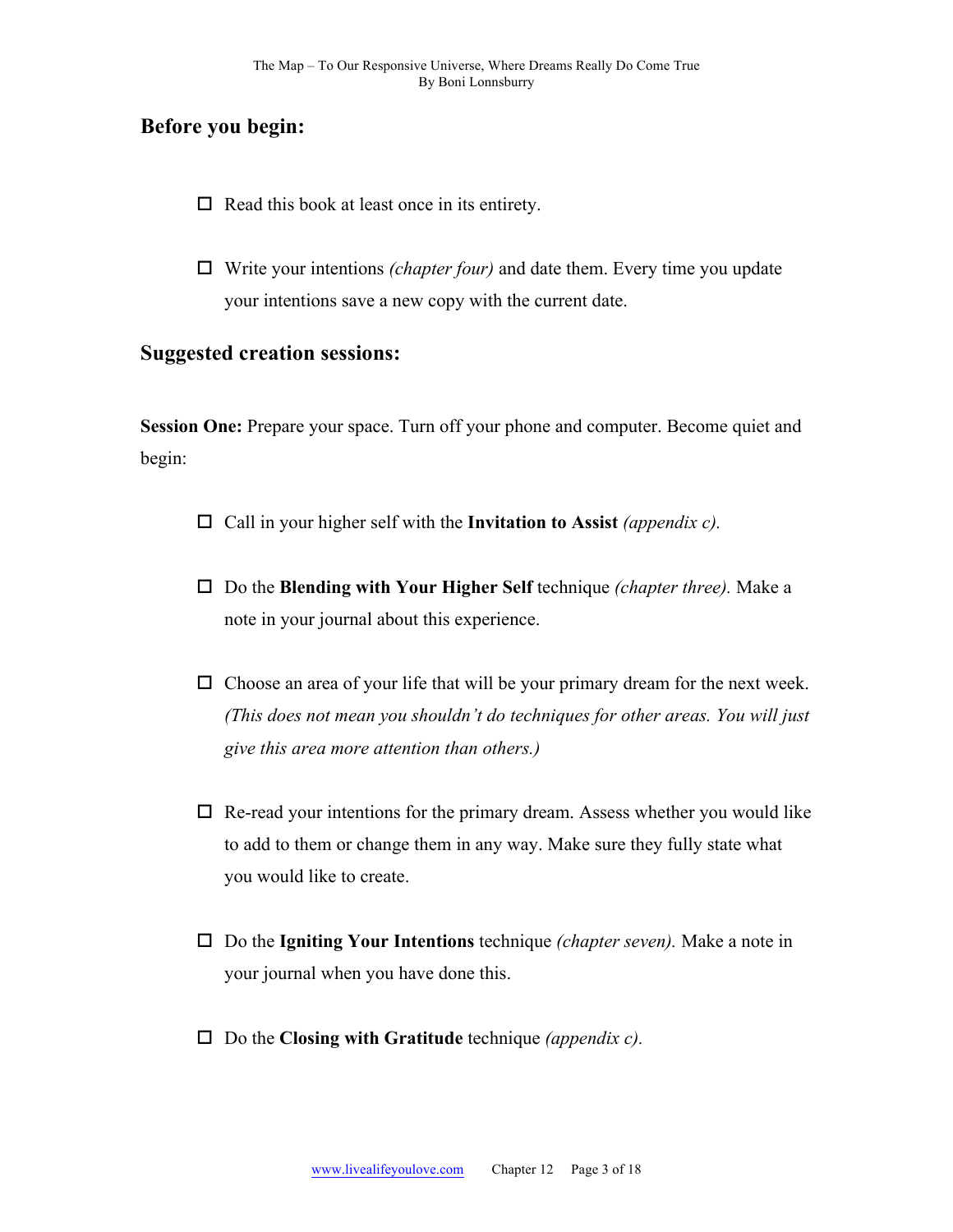The rest of the day:

 $\Box$  Stay in joy, as much as you possibly can *(chapter ten)*.

**Session Two:** Prepare your space. Turn off your phone and computer. Become quiet and begin:

- $\Box$  Call in your higher self with the **Invitation to Assist** *(appendix c)*.
- $\Box$  Read your intentions, feeling as much excitement as possible.
- $\Box$  Sit quietly and re-visit the section on "flow-stoppers" *(chapter five)*. Think about whether you tend to habitually feel any of these emotions, especially around your primary dream. Make a note of this in your journal.
- $\Box$  Do the **A Day in the Day of the Dream** technique *(chapter seven)*.
- $\Box$  Reflect on the past twenty-four hours and your ability to remain in a state of joy. On a scale of one to ten (ten being the most joyful), how would you rate yourself? Make note in your journal.
- $\Box$  Think about the past few days. What signs have you received that indicate you are moving towards manifesting your dream *(chapter nine)*? Make note in your journal.
- □ Do the **Closing with Gratitude** technique *(appendix c)*.

The rest of the day:

 $\Box$  Focus on being present today *(chapter ten)*. Notice which thoughts take you away from the present moment and make note in your journal.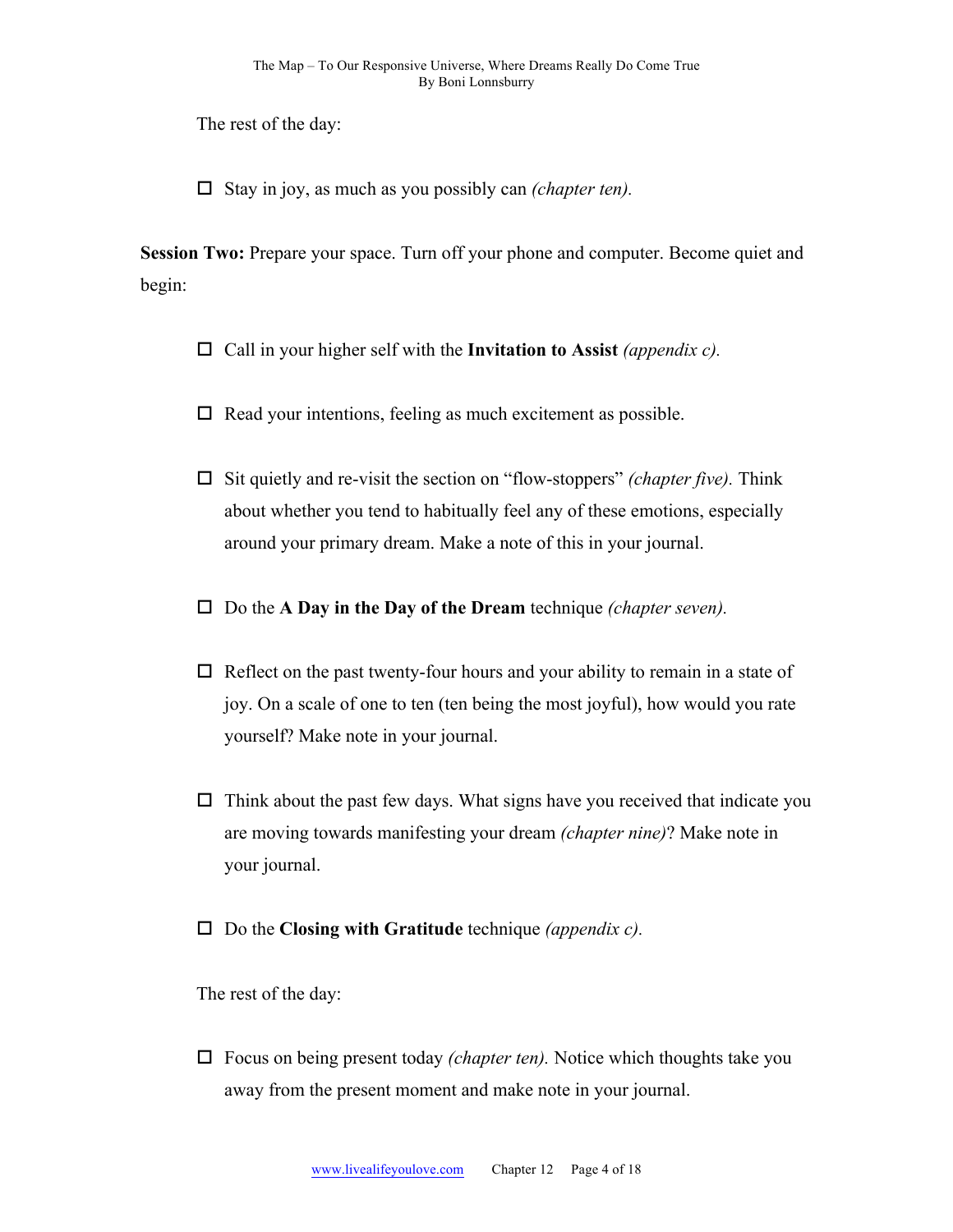**Session Three:** Prepare your space. Turn off your phone and computer. Become quiet and begin:

- $\Box$  Call in your higher self with the **Invitation to Assist** *(appendix c)*.
- $\Box$  Read your intentions, feeling as much excitement as possible. Any trouble feeling excited? Maybe you don't fully *believe* it is possible, or possible for you?
- $\Box$  Visit your child self, your adolescent self and your young adult self in a visualization *(chapter five)*. Tell them what you are planning to create (the primary dream). Ask them how they feel about that. Make a note in your journal.
- □ Read the Letter from Your Future Self or write your own *(appendix b)*. Imagine being there…imagine being this person. How are they different from you, especially emotionally? How do they move through their day? How easily do they laugh, play and have fun? Make a note in your journal.
- $\Box$  Reflect on the past twenty-four hours and your ability to stay in the present moment. On a scale of one to ten (ten being the most present), how would you rate yourself? Make note in your journal.
- $\Box$  Think about the past few days. What signs have you received that indicate you are moving towards manifesting your dream *(chapter nine)*? Make note in your journal.
- □ Do the **Closing with Gratitude** technique *(appendix c)*.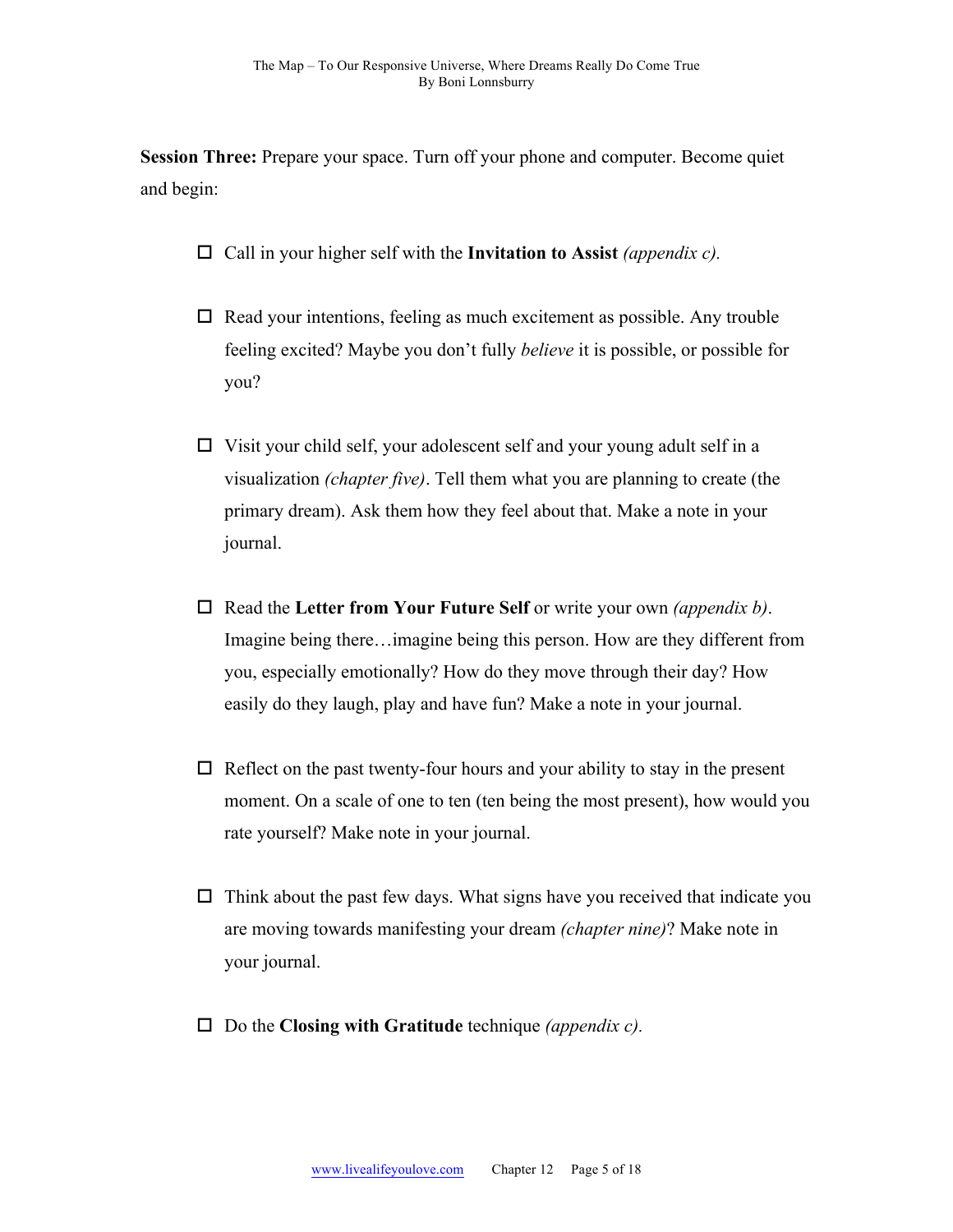The rest of the day:

 $\Box$  Begin to act as if you already had the dream (use the experience of reflecting on your future self today as inspiration).

**Session Four:** Prepare your space. Turn off your phone and computer. Become quiet and begin:

- $\Box$  Call in your higher self with the **Invitation to Assist** *(appendix c)*.
- $\Box$  Read your intentions, feeling as much excitement as possible.
- $\Box$  Think about your primary dream—the one you are focused on creating right now. In your journal, write about your history on this subject, i.e. your history with men/women if your primary dream has to do with a relationship, your history with money, or health, or career, etc.
- $\Box$  Has anything happened in your past around this issue, that you still feel strong emotion about? If yes, write a "Hate Letter"—not to give to anyone but to release the emotion *(chapter six).*
- $\Box$  Do the **Making the Movie Real** technique *(chapter seven)*.
- $\Box$  Reflect on the past twenty-four hours as to how well you held the resonance of having the dream. On a scale of one to ten (ten being that you felt all day as if you really did have the dream), how would you rate yourself? Make note in your journal.
- $\Box$  Think about the past few days. What signs have you received that indicate you are moving towards manifesting your dream *(chapter nine)*? Make note in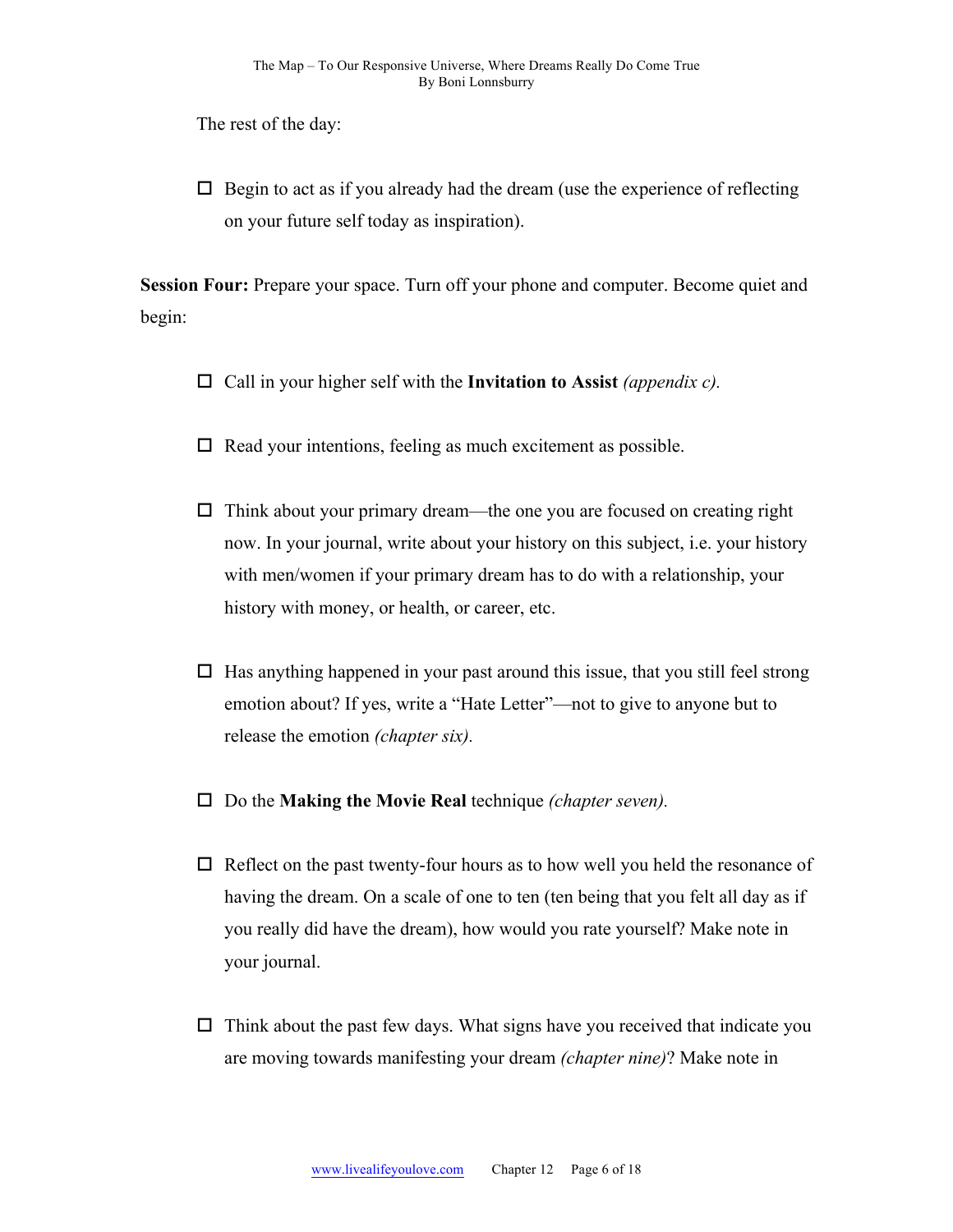your journal.

□ Do the **Closing with Gratitude** technique *(appendix c)*.

The rest of the day:

 $\Box$  Stay happy, be present in the moment, as if you had the dream.

**Session Five:** Prepare your space. Turn off your phone and computer. Become quiet and begin:

 $\Box$  Call in your higher self with the **Invitation to Assist** *(appendix c)*.

 $\Box$  Read your intentions, feeling as much excitement as possible.

- $\Box$  Visualize sitting with your negative self. Tell it what you intend to create in the area of your primary dream. Let it tell you how impossible that is. How idiotic. How stupid. How you will fail. What a ridiculous idea that is. Let it rant and rave and when they finally pause, ask it if it is complete. It will not be. Let it tear into you about other areas of your life as well. Let it drone on and on, dumping all of its venom. And when it is complete, call your higher self to take your negative self away for healing. Feel the freedom *(chapter five).*
- □ Do the Grateful for "Now and Then" *technique (chapter seven)*.
- $\Box$  How did you do yesterday with staying in joy, in the moment, as if you had the dream? Make note in your journal.
- $\Box$  Think about the past few days. What signs have you received that indicate you are moving towards manifesting your dream *(chapter nine)*? Make note in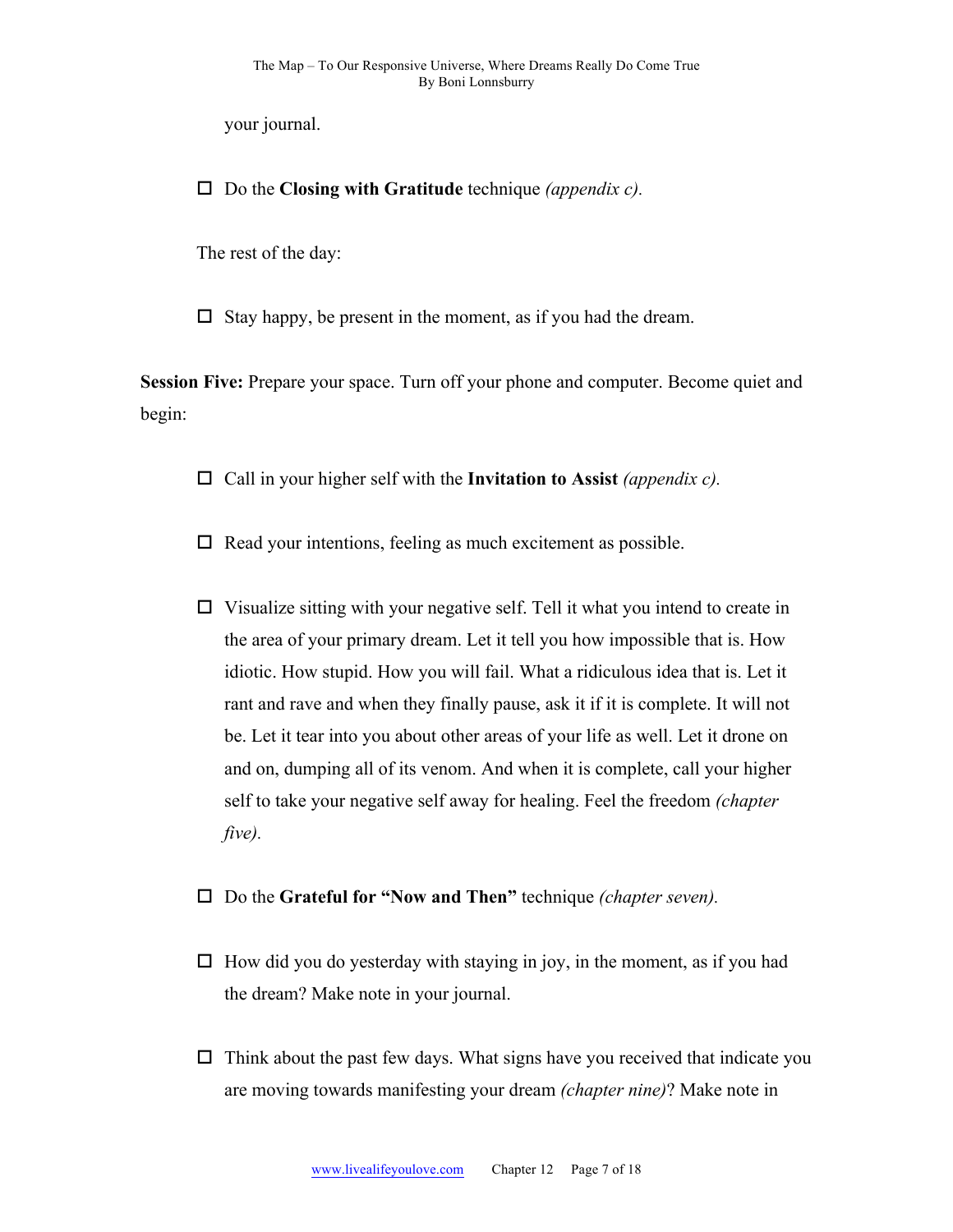your journal.

 $\Box$  Do the **Closing with Gratitude** technique *(appendix c)*.

The rest of the day:

 $\Box$  Don't forget: stay happy, be present in the moment, as if you had the dream.

**Session Six:** Prepare your space. Turn off your phone and computer. Become quiet and begin:

- $\Box$  Call in your higher self with the **Invitation to Assist** *(appendix c)*.
- $\Box$  Read your intentions, feeling as much excitement as possible. Do any of your intentions need to be eliminated, changed or strengthened? If yes, do so now.
- $\Box$  Go over your notes from your time with your child, adolescent and young adult. Also go over your notes regarding the history of the area of your primary dream *(session four).* Make a list of beliefs that are standing in your way of creating this dream and label them level one, two or three. Write the new beliefs *(chapter six).*
- $\Box$  Write out an action plan for your primary dream *(chapter eight)*. What action on that list will you take this week? Make a note.
- $\Box$  How are you doing at staying in the moment, staying in joy and feeling as if you already have the dream? Make a note.
- $\Box$  Think about the past few days. What signs have you received that indicate you are moving towards manifesting your dream *(chapter nine)*? Make note in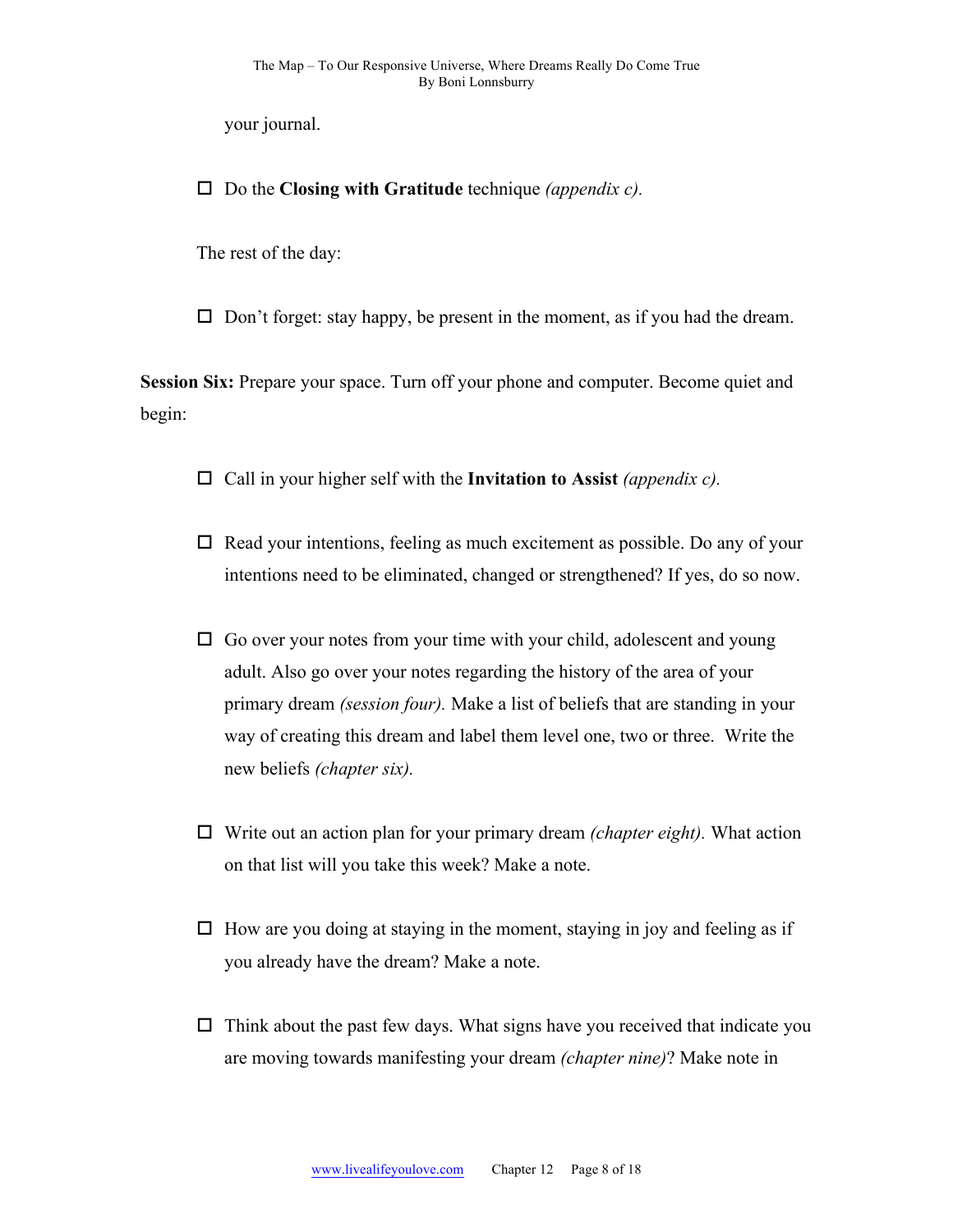your journal.

 $\Box$  Do the **Closing with Gratitude** technique *(appendix c)*.

The rest of the day:

 $\Box$  It should be getting a bit easier now...to stay present, in joy, and to feel as if the dream has already happened.

**Session Seven:** Prepare your space. Turn off your phone and computer. Become quiet and begin:

- $\Box$  Call in your higher self with the **Invitation to Assist** *(appendix c)*.
- $\Box$  Read your intentions, feeling as much excitement as possible.
- □ Do the **Your Nurturing Universe** technique *(chapter three).*
- $\Box$  Change the beliefs you prepared last session *(chapter six)*. Write out the new beliefs and post them in your bathroom, bedroom or kitchen so you can read them whenever you see them (with joy, gratitude and excitement please!).
- $\Box$  Make a list of things that will help you stay in joy should you slip out temporarily *(chapter eleven).*
- $\Box$  Think about the past few days. What signs have you received that indicate you are moving towards manifesting your dream *(chapter nine)*? Make note in your journal.
- $\Box$  Do the **Closing with Gratitude** technique *(appendix c)*.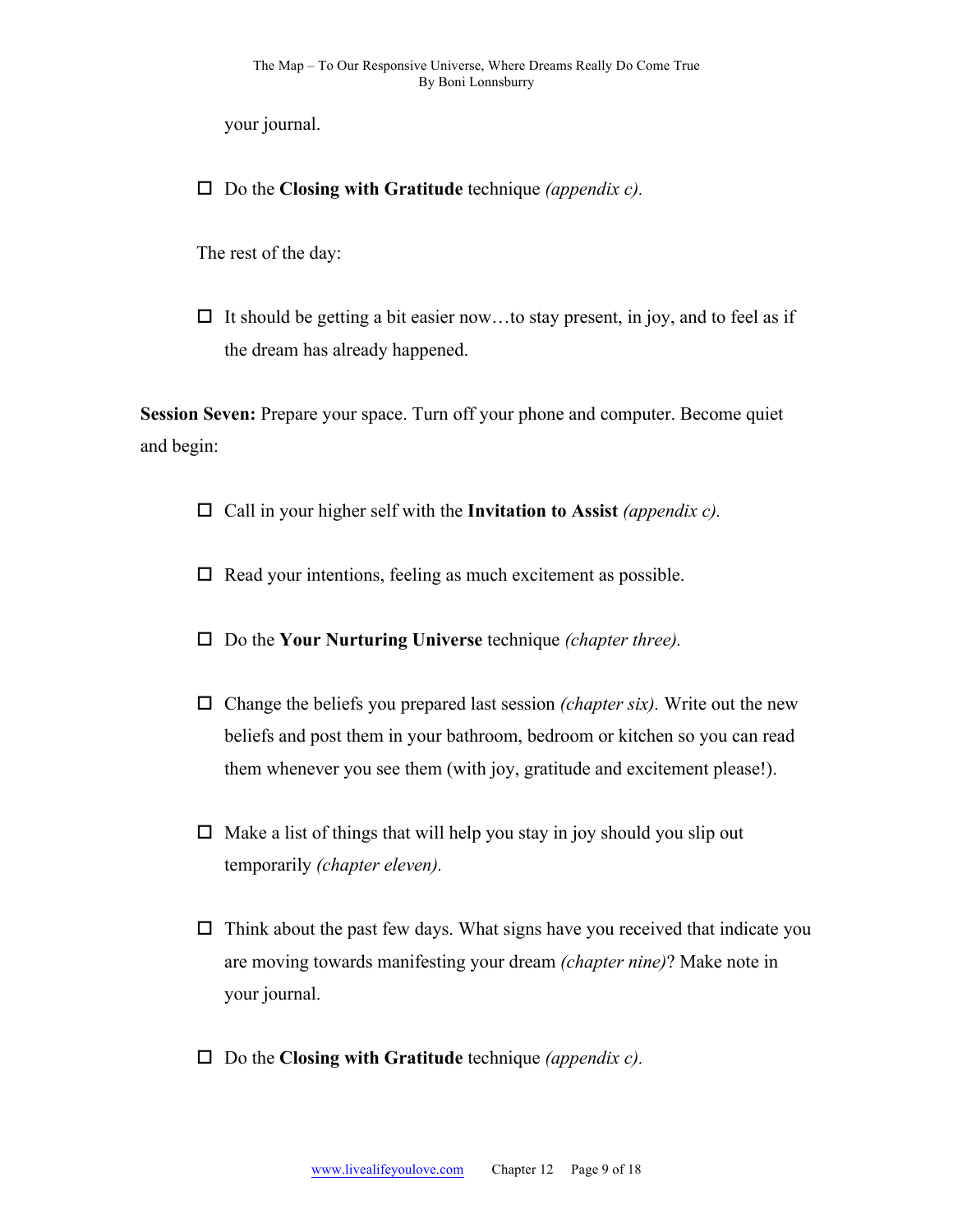The rest of the day:

 $\Box$  You know what to do...

# **Staying in the Magic Day to Day**

Here are some suggestions to keep in mind on a day-to-day basis, whether you are working on a new dream or simply sustaining the dream life you currently have.

*Remember you are creating it all, consciously or not. (Yeah, maybe you think I've beat this one to death, but until you are* living *this 24/7, my work is not done!)*

*Rate yourself today: According to the spiritual teacher Lazaris, "There are two focuses, however, that are part of every lifetime we have:*

- *1. Learning to Have Fun and*
- *2. Learning to Consciously Create Success"*<sup>1</sup>

*How are you doing on these fronts?*

*Give yourself the gift of daily intimacy* with yourself. *Spend fifteen to thirty minutes each day alone, quietly staring out a window. Let your mind wander. Allow ideas, feelings and direction to surface.*

*Get to know yourself better. Explore the Enneagram, numerology, dreams or astrology as a means to better understand yourself and others.* 

*Remember who you are: Divine. Gifted. Unique. With talents like no one else on the planet.*

*Appreciate what you have "let" happen or "made" happen in your world. Spend five minutes a day feeling truly grateful.*

 <sup>1</sup> *Interviews: Book II* (out of print). *More information available at: www.lazaris.com*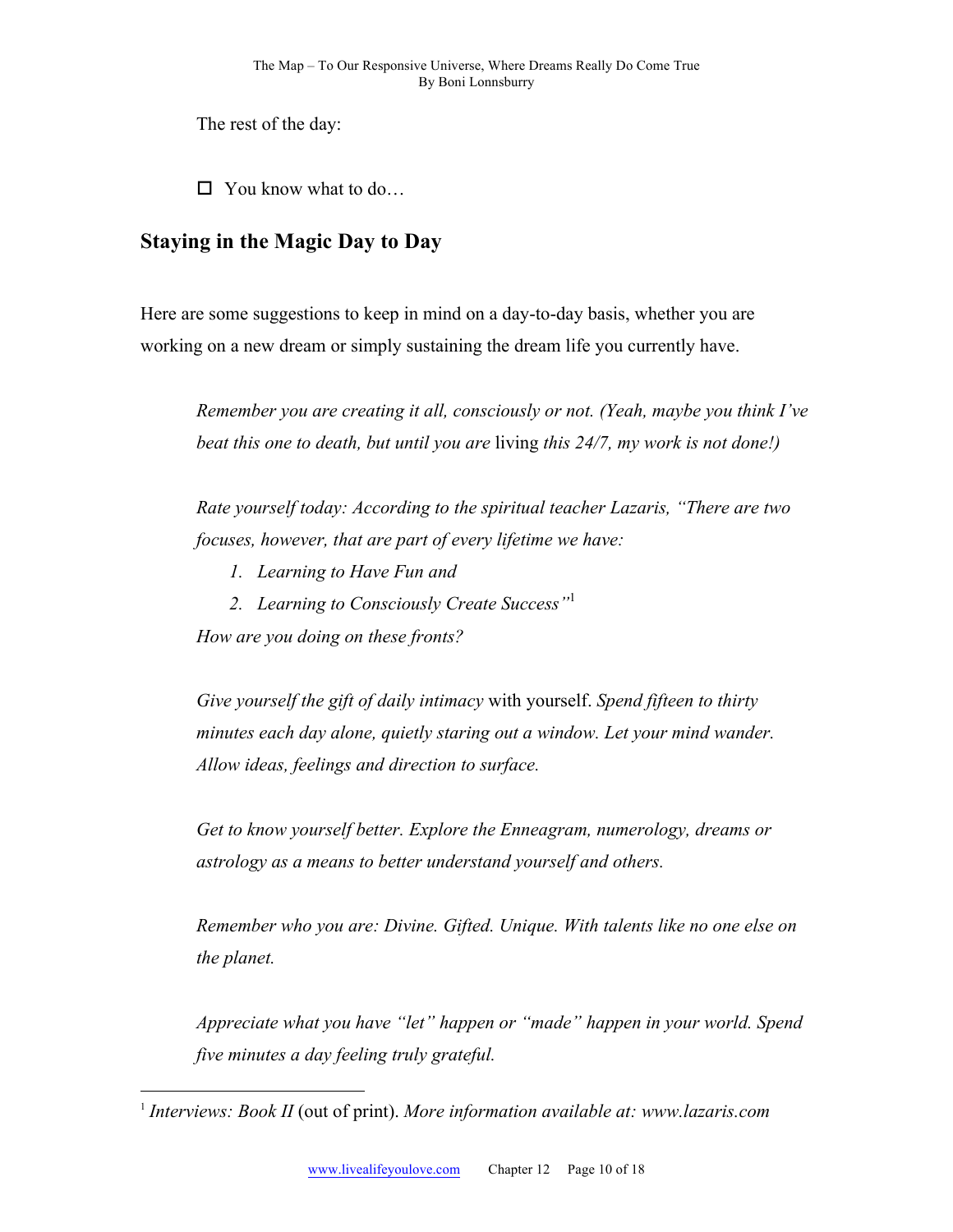*Design a "self-love date" with yourself weekly or monthly. Plan two hours and* do something you absolutely adore*. Do it and enjoy (sans guilt)!*

*Give your intentions* some lovin' **—***post 'em with this list and read them with joy and excitement often!*

*Practice giving yourself the freedom to do what excites you, every minute you can.* 

*Get to know your unseen friends. They are real. They have personalities. They can be fun (and unbelievably helpful!).*

*Don't wait for your dreams to manifest before you are happy. Be happy now.* 

*Remember everything is you and everything is a part of the Divine. Treat yourself, others and the planet accordingly.*

# **Troubleshooting Your Reality**

As previously mentioned, you won't be perfect at this. And sometimes it will seem as though your reality has absolutely no correlation with *you* whatsoever. If you are having challenges with consciously creating your reality, run through this checklist and find out why:

# □ What have you been thinking and feeling (on a day to day basis) around **this issue?**

Nine times out of ten people think about what they *don't* want rather than what they *do* (i.e. they are worrying about something happening or not happening which pushes away the thing they desire). It takes some time and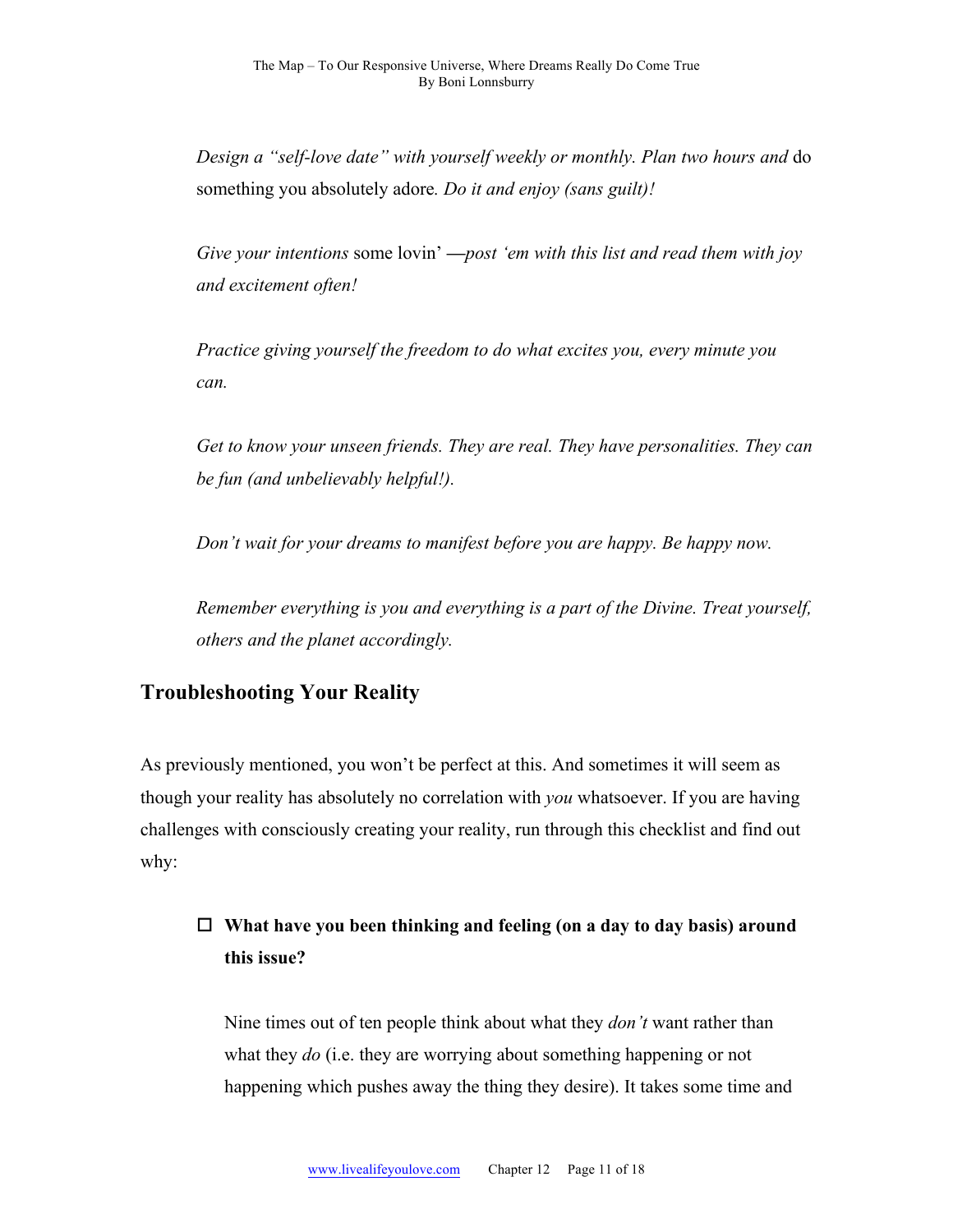discipline to steer your mind in the direction of your dreams all day, every day.

- $\Box$  Are you clear about what you *do* want? Are your intentions crystal clear about all aspects of the thing you desire? If not, clarify them. If you are unsure, find someone to work with you on this issue.
- □ **Have you stopped flowing negative energy?** Go back to chapter five and take a look at whether you have been stopping the flow with one of the "flowstopper" emotions.
- $\Box$  **Have you been proactively flowing energy?** Have you been doing regular (at minimum once a week) techniques to flow positive energy towards your dream?
- $\Box$  **Have you taken inspired action?** If not, why not? Revisit chapter eight.
- □ Have you been patient enough to allow the new dream to manifest? Bigger dreams take longer. Although there are no absolute time tables to consult, with practice you will begin to get a *feel* for where you are in the manifestation process.
- $\Box$  **Have you been watching the "signs"?** *All* dreams respond with signs when a powerful technique is implemented. But you won't see them if you aren't looking.
- □ Is there something/someone you need to forgive? If so, release your emotions. Forgive or get some help in forgiving. Sometimes professional help is appropriate and a godsend. Intend to forgive and/or seek the assistance. And accept the help.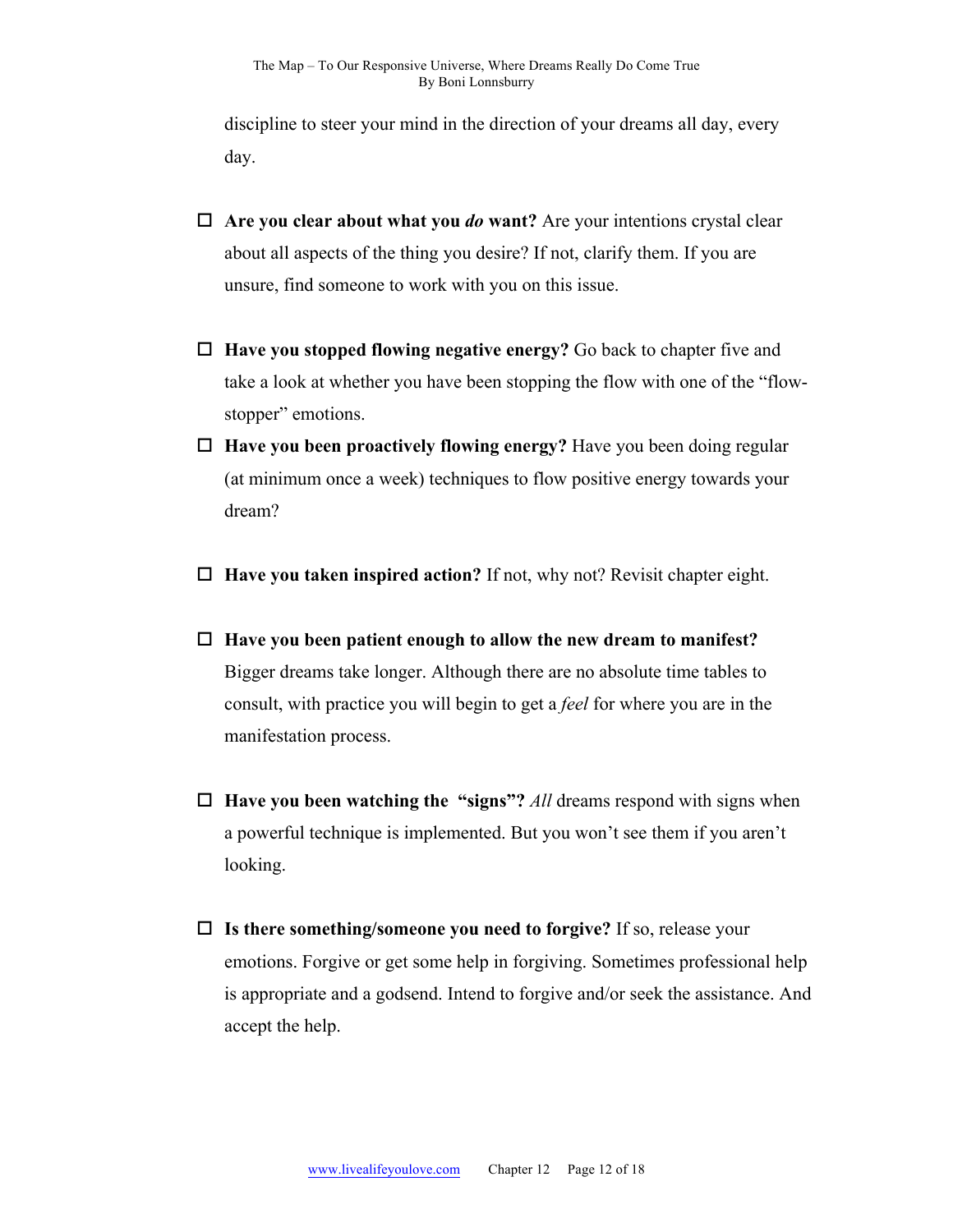- $\Box$  **Take a look at your beliefs.** If you don't find the reason for the mis-creation anywhere else, delve deeply into *your beliefs*. Revisit chapters five and six.
- □ **What's that?** You are *certain* none of these suggestions apply to you? Then, my friend, I suggest professional assistance. Sometimes (very, very rarely) there is a deep-rooted cause for the energies we flow. But there is always, repeat, *always* a reason for every reality. *No one* is an exception to the truth that we create our own reality. Ask to be guided to the perfect person to help you through this dark place.

## **Suggestions for Support**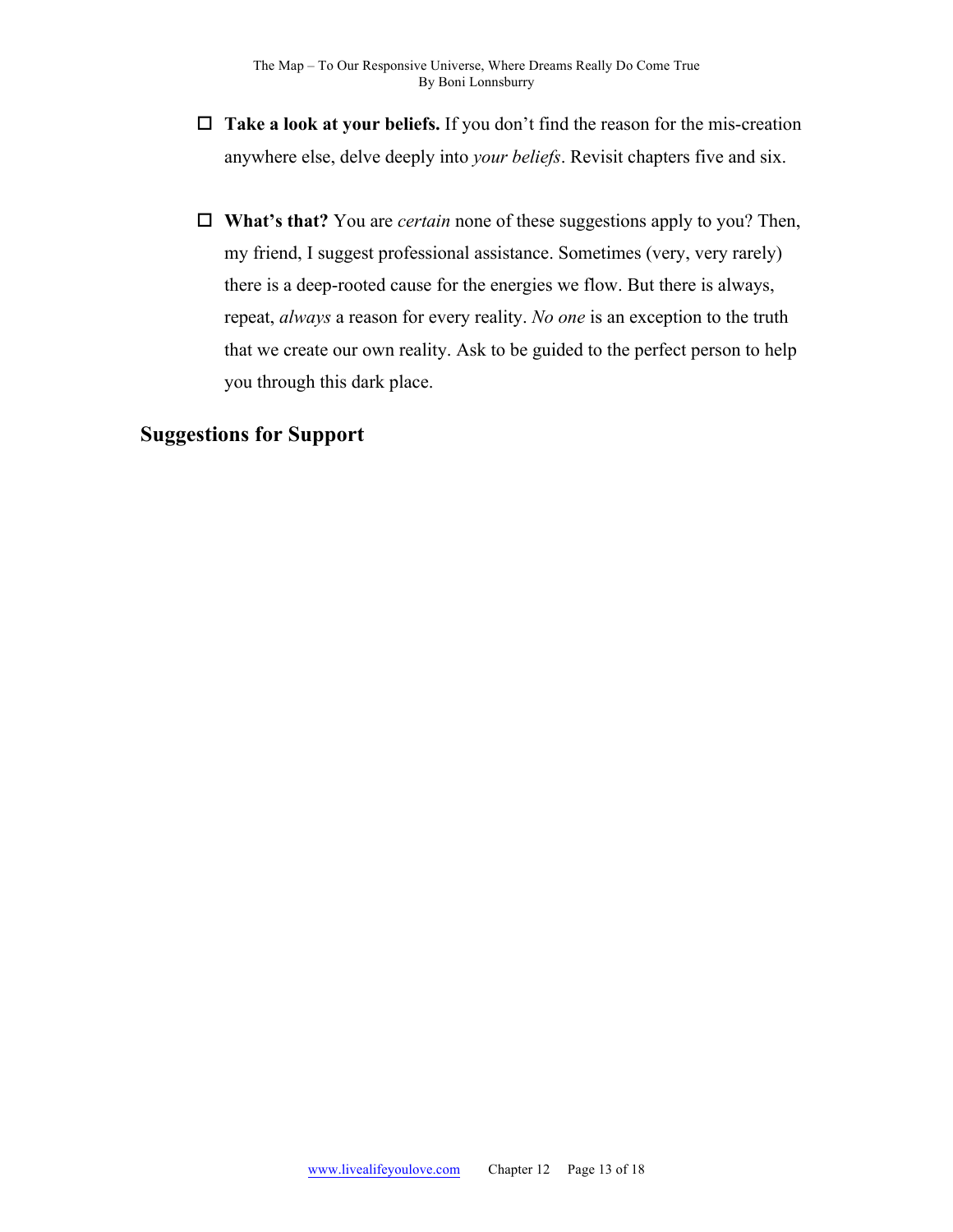I have had a heck of a lot of support in creating my "dream life." Dozens, perhaps hundreds, perhaps even thousands of people and entities have joined me on my quest to build a life I love. None of them have done it *for* me. But they assisted. And the more wholehearted my quest, the more assistance I received.

I have already covered requesting support from your unseen friends. However I'm certain some of you may want to form support "groups" to discuss and implement this information with each other.

Finding like-minded people to talk to about these concepts can be extremely beneficial, especially if you are new to the idea of conscious creation. It is important that a protocol is followed, however, so that the group doesn't become sidetracked by gossip or complaining.

Therefore, I suggest these guidelines for implementing "**The Map" Support Groups**:

#### **Clarify intentions**

Intentions could be those below or similar intentions in your own words:

*We intend that this group draws to it the assistance of the unseen friends of all members as well as the light beings in support of this work as a whole.*

*We intend that this group operates with the highest integrity and character possible.*

*We intend that this group holds the highest level of light, love and support possible for ourselves and each other.*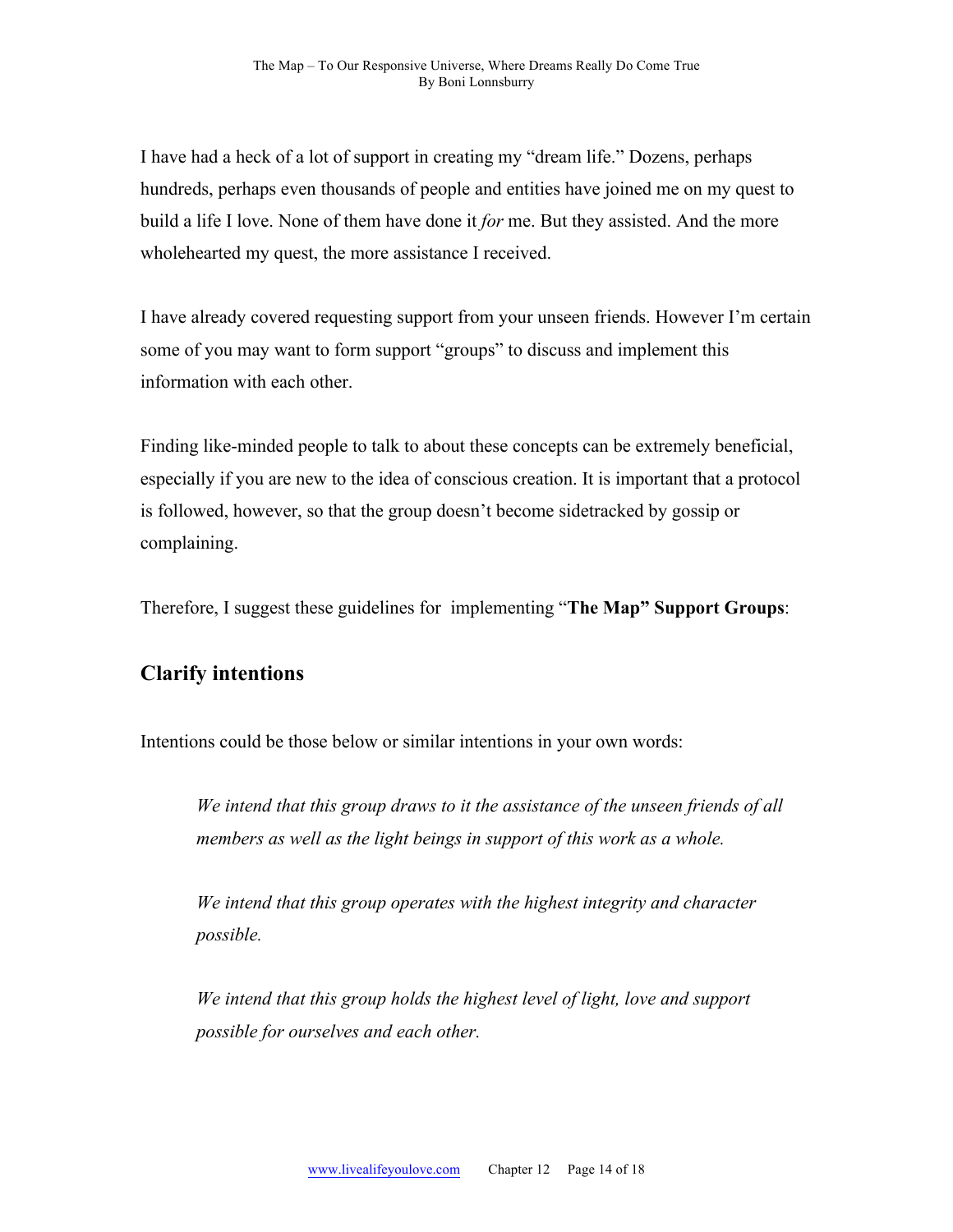*We intend that this group aids its members in discovering deeper levels of "who we really are" and in consciously creating lives we love.* 

*We intend that the growth and learning in this group is (as much as is possible) easy, elegant and fun.*

*We intend to adhere to the guidelines of the group out of love and respect for ourselves and each other.* 

## **Choose definitions of group**

 $\Box$  Choose the number of members (minimum and maximum).

 $\Box$  Decide where to meet (if not a public venue then switching homes is ideal).

 $\Box$  Decide how often to meet (weekly or monthly).

 $\Box$  Choose your facilitator (rotate between all those willing).

#### **Suggested meeting guidelines**

- $\square$  Small talk shall be limited to before and after the meeting.
- $\Box$  There shall be no complaining, lamenting or self-pity during the meeting hours. This energy is not conducive to fun, abundant and joyous realities.
- $\Box$  A timer shall be used to time those speaking to keep the meeting on task and allow all a turn. Someone shall be appointed "time keeper" for each meeting (ideally this person changes from meeting to meeting).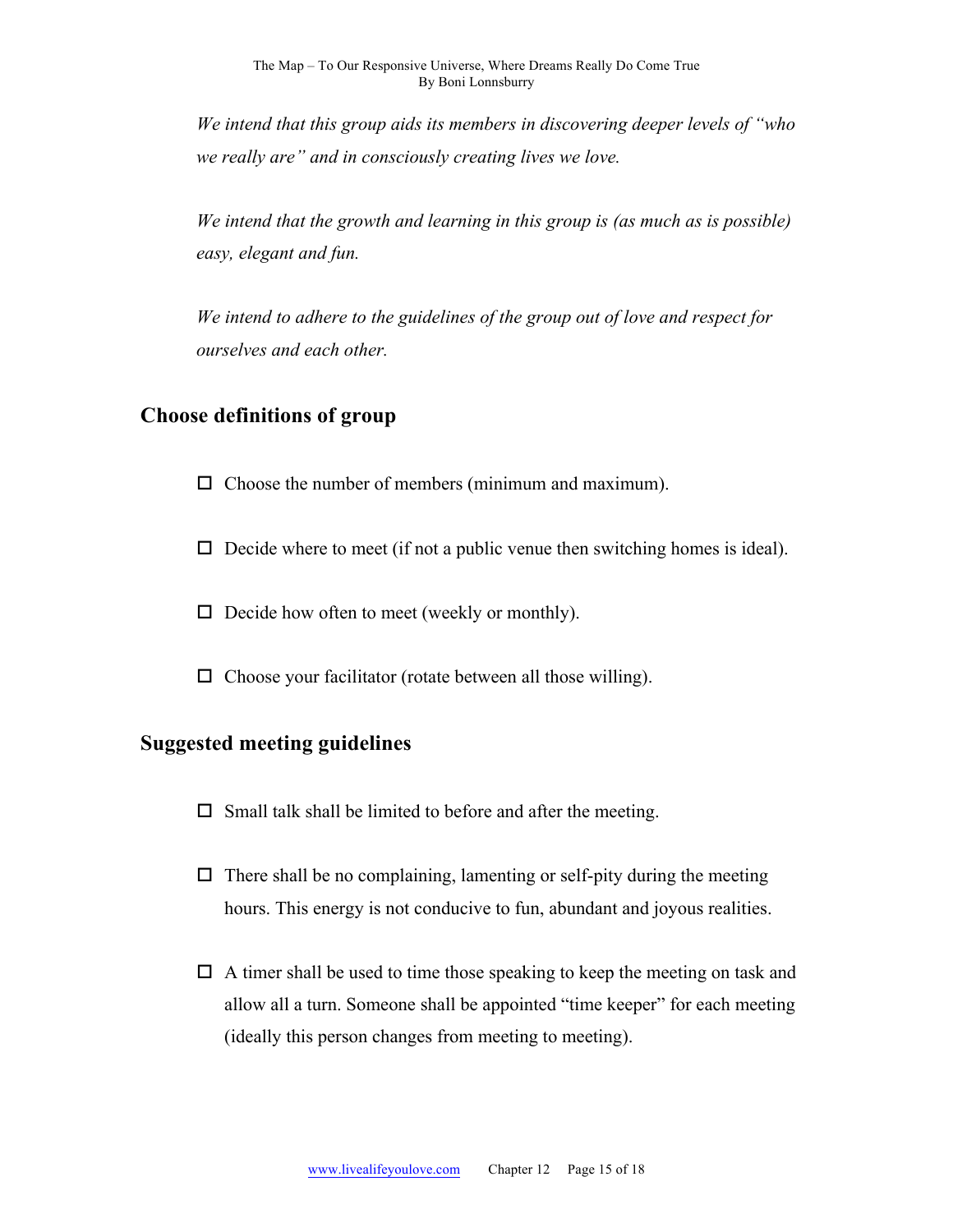$\Box$  Intentions should be requested from all who participate. Those who do not "have time" to write intentions should not be allowed entry. This is not to be mean or to single them out, but the group should be limited to those serious about creating their realities.

#### **Suggested format**

- $\Box$  Read the "Group" intentions.
- $\Box$  Read all intentions for new people to the group, and overall and immediate intentions along with any changed intentions for ongoing members. Affirm aloud that the unread intentions are included.
- $\square$  Successes and/or signs announced (each in turn).
- $\Box$  Read one to two page(s) of this book per person (can be related to the group technique below).
- $\Box$  Group technique (from the book).
- $\Box$  Individual "case study." One person comes prepared to speak about their success or troubleshoot a difficult manifestation. This person should bring and read their:
	- Intentions (around this topic)
	- The beliefs they have changed
	- The techniques they have completed
	- The actions they have taken
	- The signs they have received

If troubleshooting, others should listen for other beliefs/techniques/ideas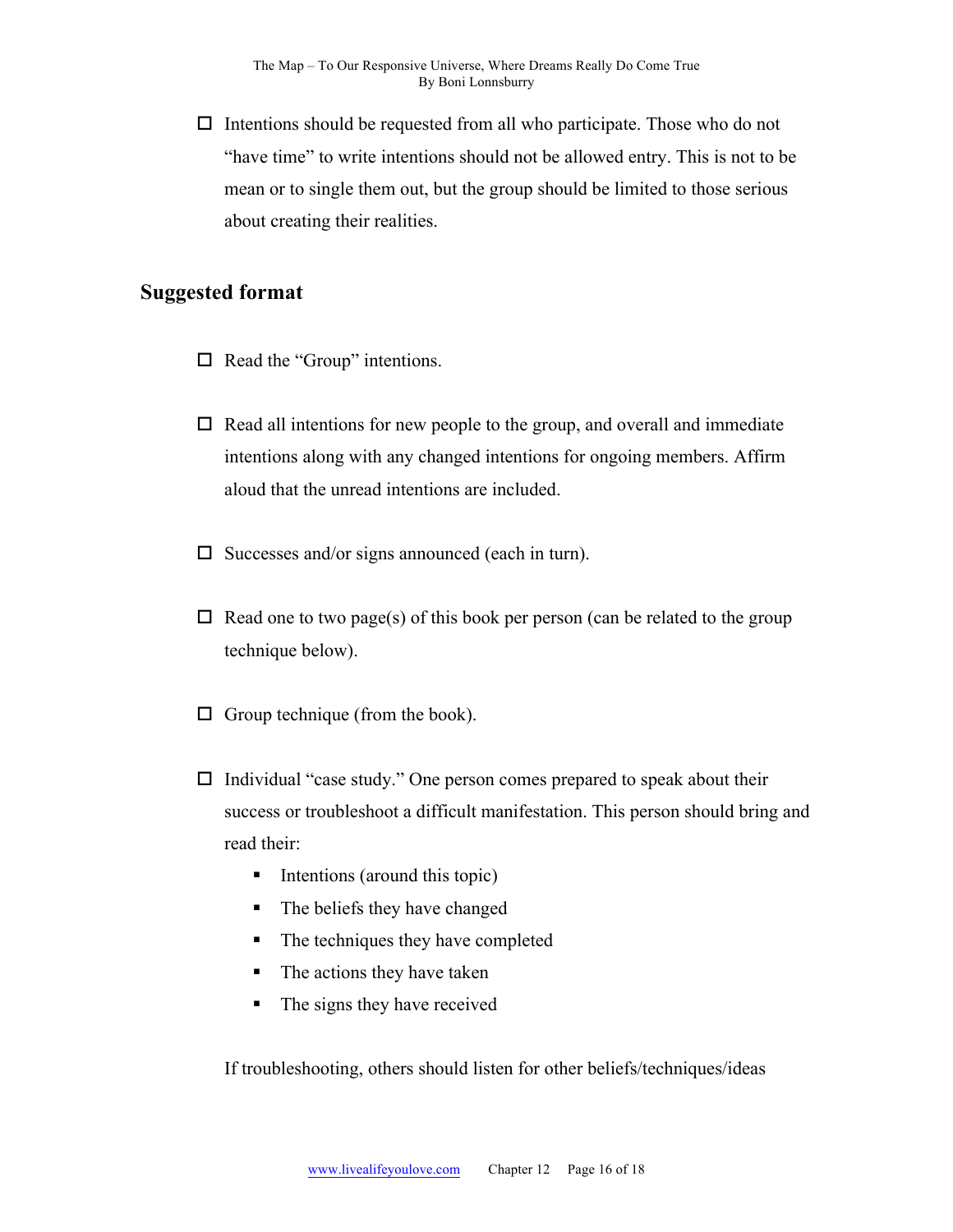around the topic being discussed and share those suggestions with the individual.

 $\Box$  Read closing statement (this or something similar): *We give thanks for everyone in attendance today that assisted in our growth and intention to consciously create lives we love. We give thanks for the unseen friends who have assisted us tonight/today. We ask that they continue to support us throughout the coming week/month in consciously creating realities of ease, elegance, love, joy, prosperity, abundance, success, freedom and fun.* 

For more information on "The Map" Support Groups visit www.livealifeyoulove.com

#### **In closing**

Thank you, fellow creator, for reading this book, for your open-mindedness and your searching heart. You are a courageous pioneer, opening to a world of possibilities you cannot even imagine right now.

Be gentle with yourself. Nurture the new "you" who is being birthed. As with an infant, be careful of what and who you expose this new life to. Surround yourself, as much as possible, with people who support you, respect you and honor your path.

Let me know when your life begins to reflect who you really are. I would love to hear from you. Email your successes, questions and comments to BoniLonnsburry@livealifeyoulove.com

It has been a joy.

With love,